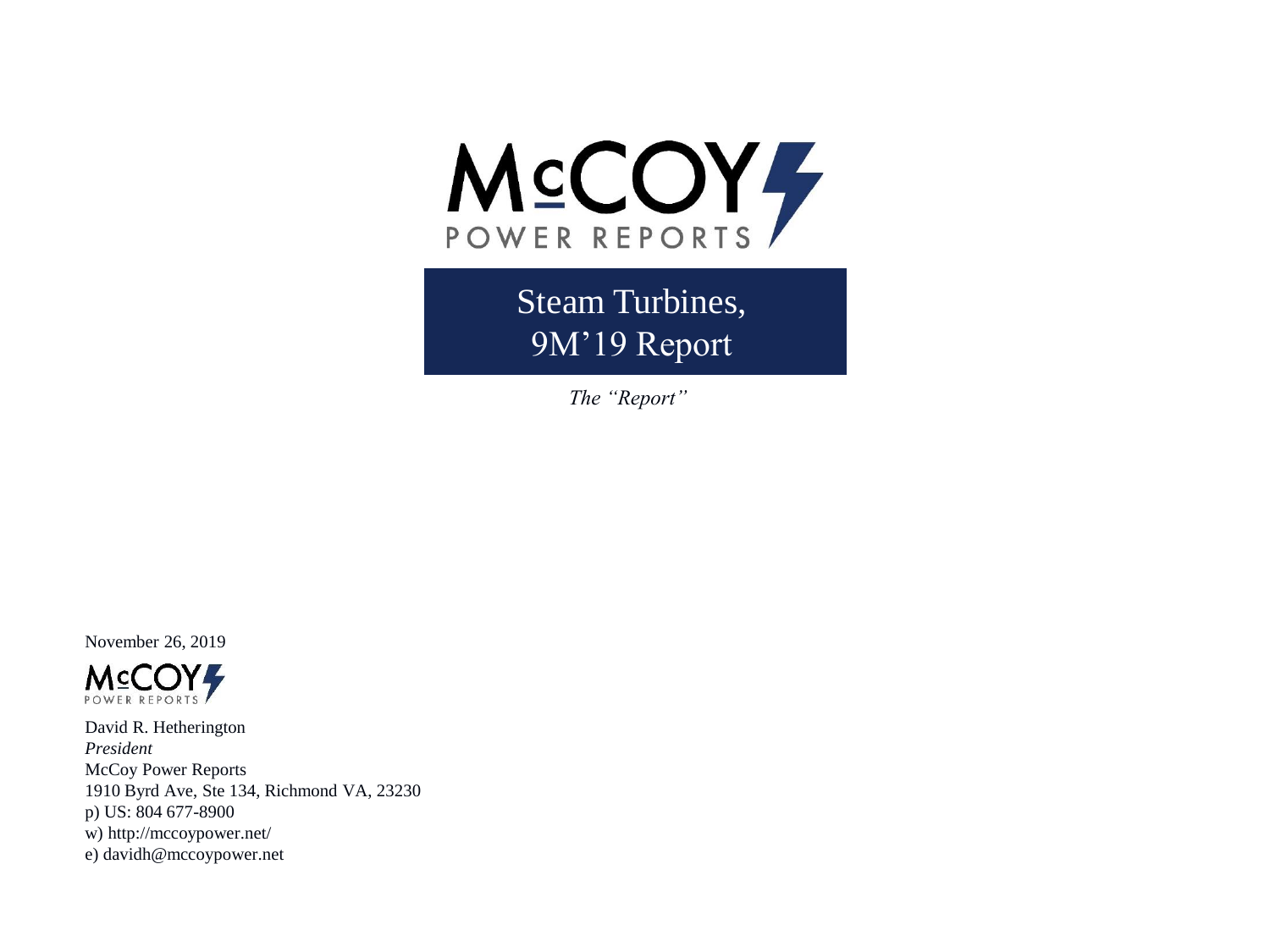#### Table of Contents

- Global Market Summary
- Segment Analyses: Unit Capacity, Technology and World Region
- Market Share Discussion
- On-grid Utilization: USA and Europe
- 9M'19 Official League Tables
	- Technology Owner: Share of Ordered Capacity and Ordered Units
	- Manufacturer: Share of Ordered Capacity and Ordered Units
- ST Order Data, 9M'19 (the "Data"): Please see accompanying spreadsheet

*The Report and the Data are for your company's internal use only and may not be reproduced or retransmitted in any manner without the written permission of McCoy Power Reports. All rights are reserved.*

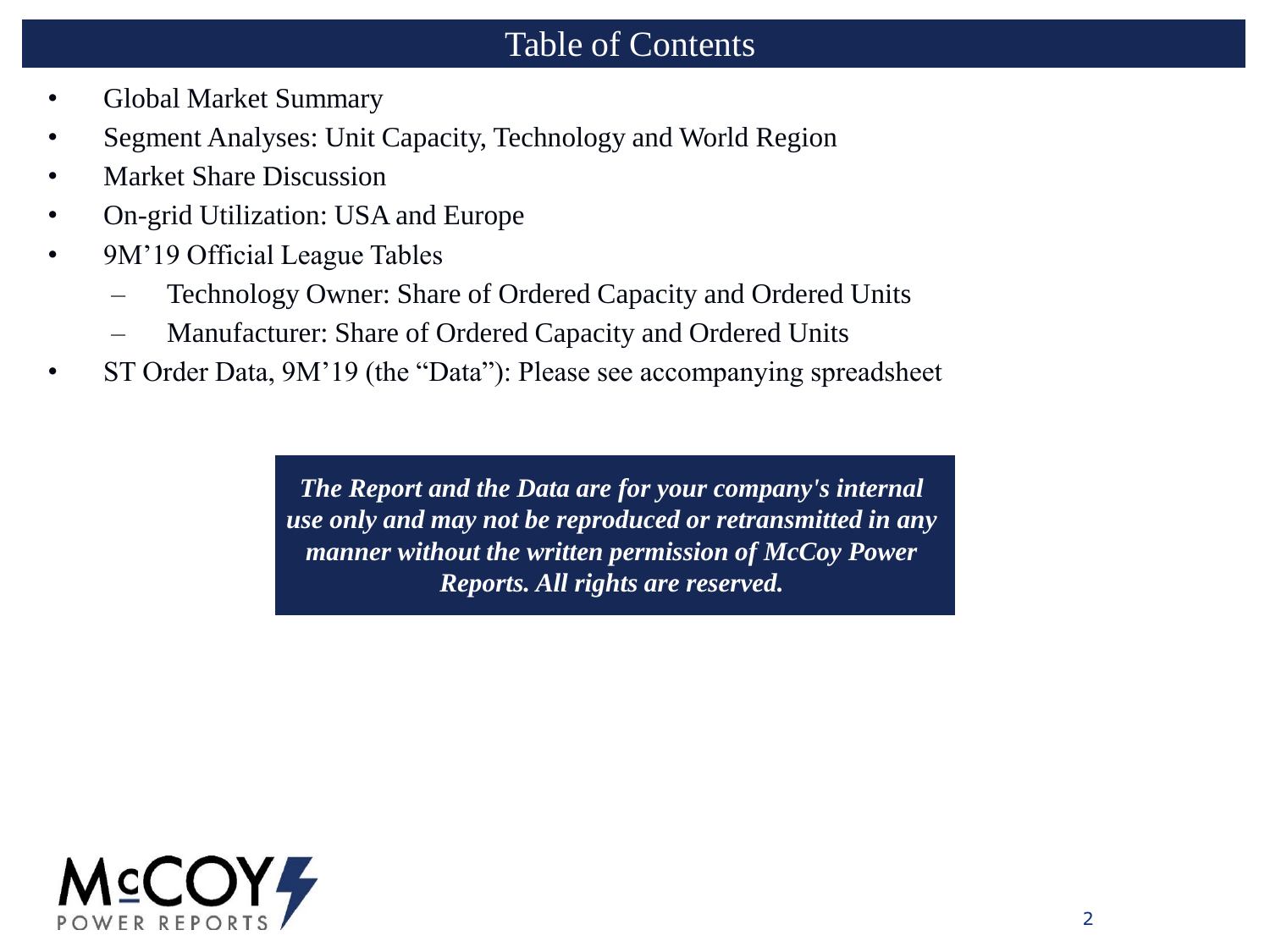#### Global Market Summary



equipment steam turbine (ST) markets amounted to 29.5 GWe and 350 units during the 9M'19 period.

While unit volume increased by a single unit on-year, capacity volume was the most subdued since 9M'99. (images right).

On the pages that follow, we segment the market by unit capacity, technology and world region; we present market share analyses; and we provide on-grid performance for ST technologies among the USA and European

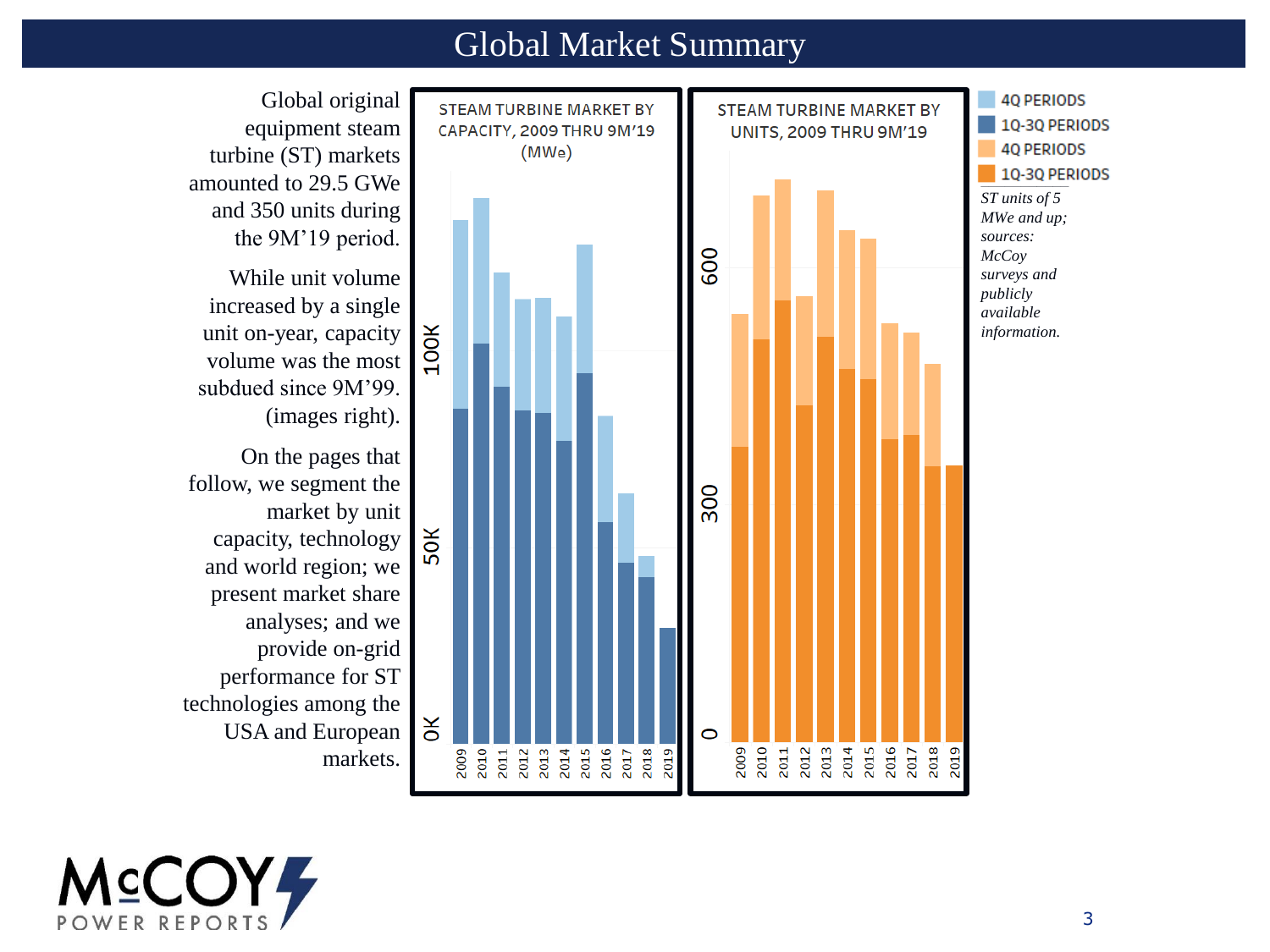#### Segment Analysis: Unit Capacity



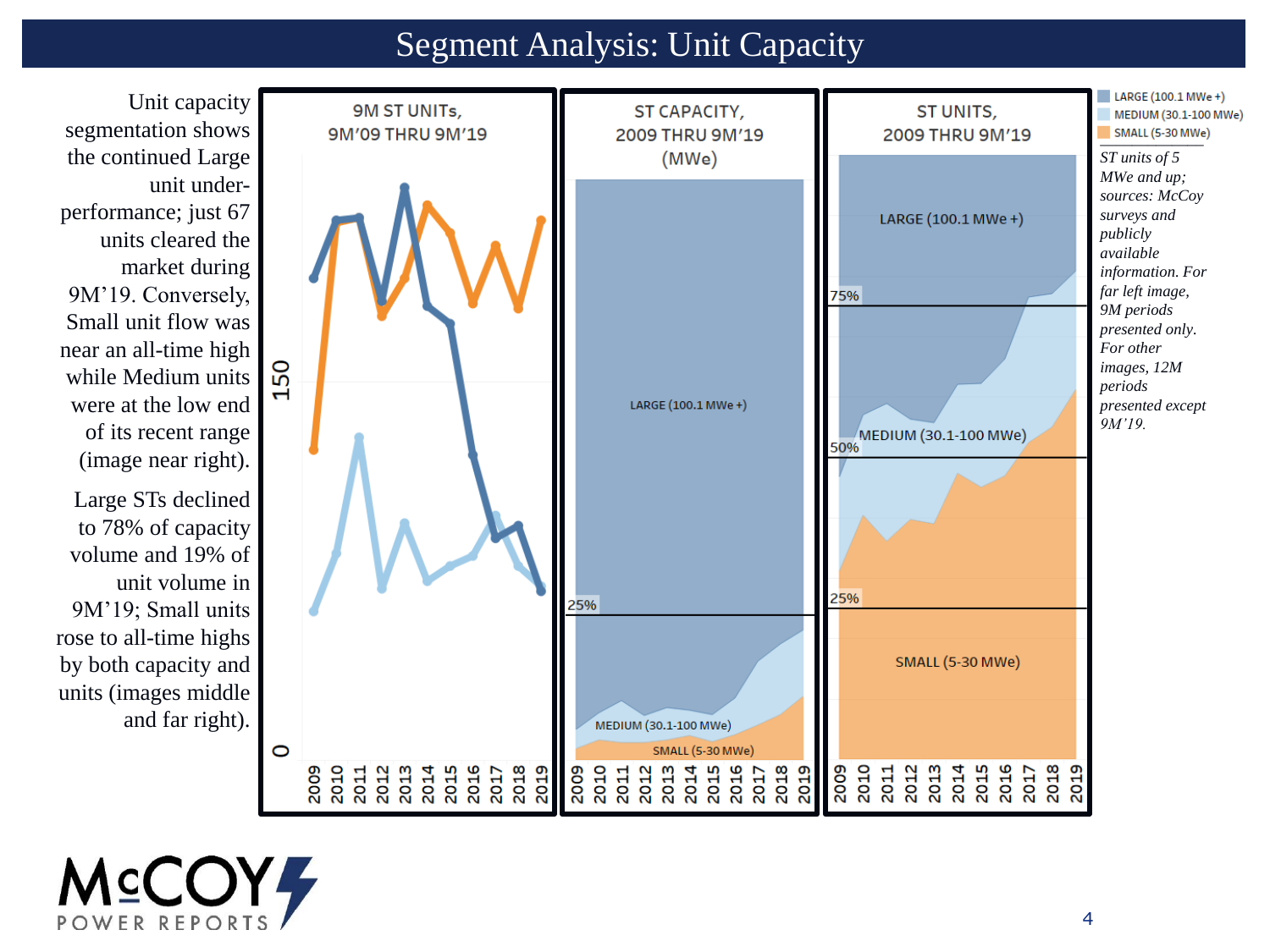#### Segment Analysis: Technology

Technology segmentation shows the average capacity of a Fossil unit fell to 152.5 MWe in 9M'19, down 60% or 220 MWe since the recent peak of 12M'12. The average unit capacity for Combined Cycle units spiked to 168 MWe in 9M'19 while Thermal Renewables rose to 35 MWe (image near right). The Combined Cycle portion of 9M'19 capacity volume rose

to 37% (image middle right), while Thermal Renewables rose to 55% of 9M'19 unit volume (image far



*\_\_\_\_\_\_\_\_\_\_\_\_\_\_\_ ST units of 5 MWe and up; Thermal Renewables include geothermal, solar thermal, WTE, biomass and waste heat technologies; sources: McCoy surveys and publicly available information. For all images, 12M periods presented except 9M'19. Average unit capacity for Nuc units not presented in far left image.*

**FOSSIL** 

**COMB CYCLE** 

**THRML RENEW** 



right).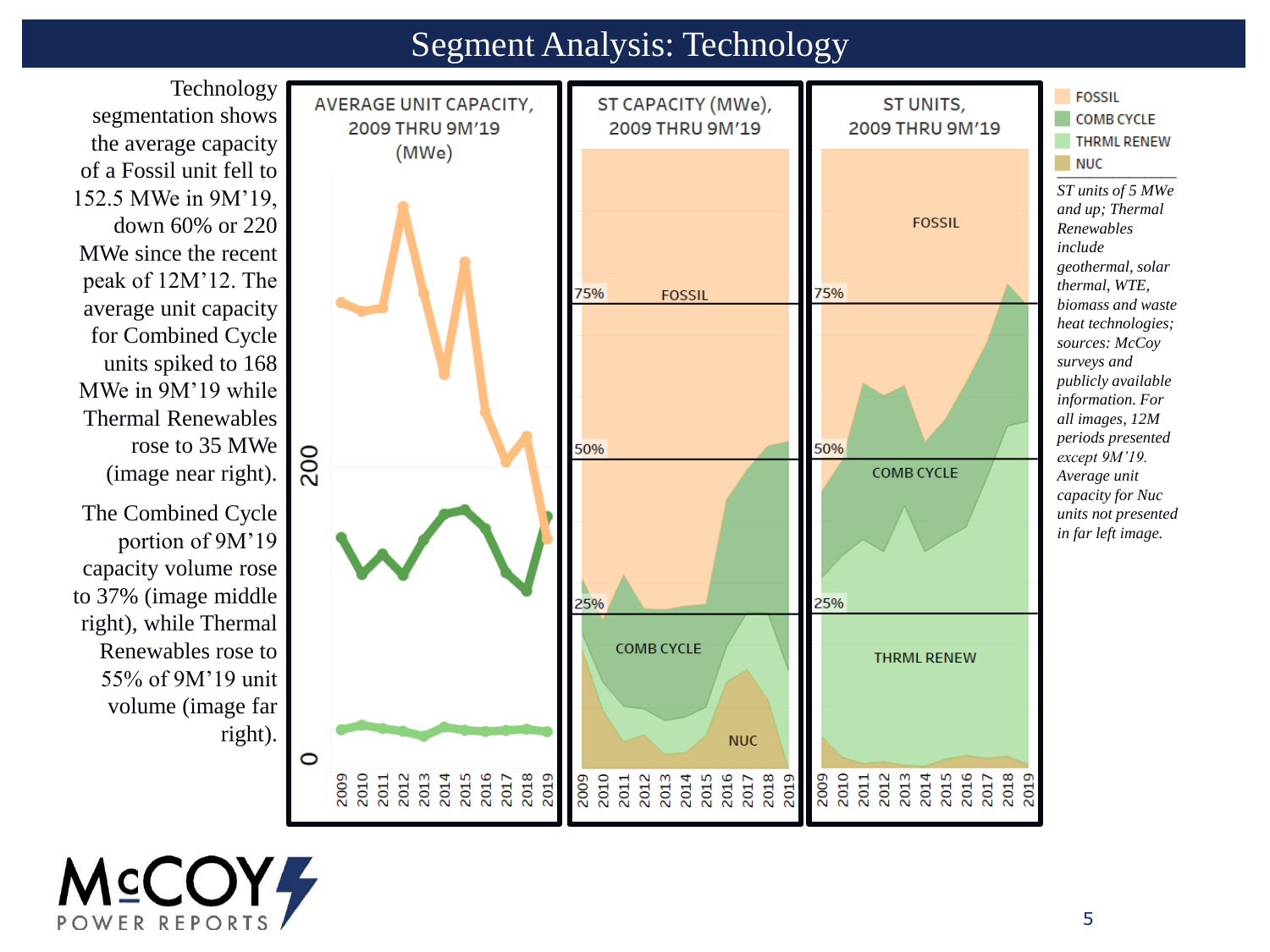#### Segment Analysis: World Region



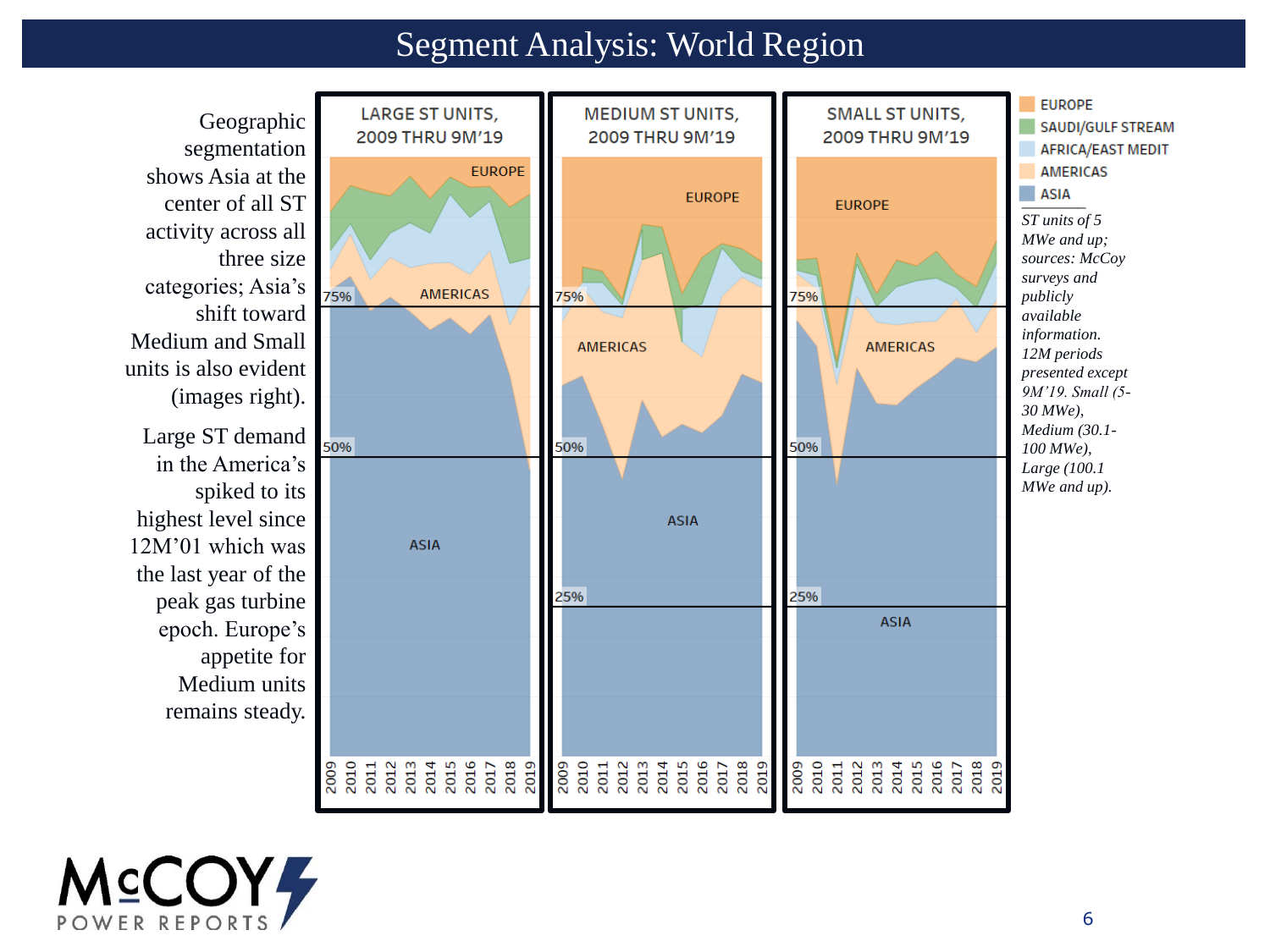#### Market Share Discussion

LARGE (100.1 MWe +) Turning to market TOP 10 ST TECH OWNERS BY TOP 10 ST TECH OWNERS BY MEDIUM (30.1-100 MWe) share, we present ST UNITS, 9M'19 SMALL (5-30 MWe) ST UNITS, 9M'19 9M'19 unit volume **FOSSIL** SIEMENS POWER GEN 22 COMB CYCLE **SIEMENS POWER GEN**  $\blacksquare$  16 by unit capacity and 34 **THRML RENEW** 17 technology. 44 67 *\_\_\_\_\_\_\_\_\_\_\_\_\_\_\_\_* **TRIVENI** 18 **TRIVENI** 43 *ST units of 5 MWe*  Siemens led the units 25 *and up; Thermal*  **MITSUBISHI HEAVY** 10 market with 100 **MITSUBISHI HEAVY** ■ 8 *Renewables include*  **IND & MHPS**  $11$ **IND & MHPS**  $\overline{4}$ which was share of *geothermal, solar*  15 24 *thermal, WTE,*  29%. Siemens led the **GENERAL ELECTRIC** 18 **GENERAL ELECTRIC** 15 *biomass and waste*  Small, Medium,  $\overline{c}$  $\overline{c}$ *heat technologies;*   $\mathbf{z}$ *sources: McCoy*   $^{\circ}$  8 Combined Cycle, *surveys and*  9 **SHIN NIPPON**  $\overline{\mathbf{3}}$ Thermal Renewables *publicly available*  **SHIN NIPPON**  $\blacksquare$ 22 *information.*and Fossil segments.  $\overline{c}$ **TGM** 6 20 Triveni finished l 13 **TGM**  $\mathbf{1}$ **DONGFANG TURBINE**  $-6$ second overall with  $\overline{2}$ **WKS** 4 second place finishes  $16$ 15 **DONGFANG TURBINE** 6 in Small, Fossil and **MAN ENERGY WKS** l2 9 Thermal Renewables. **SOLUTIONS**  $\overline{3}$ **MAN ENERGY** ll 2 **SOLUTIONS** MHPS & MHI  $\overline{3}$ - 7  $\mathbf{17}$ **ROTEC HOLDINGS**  $\mathbf{1}$ finished third overall **ROTEC HOLDINGS** 5  $\Box$  5 with 36 units.  $\blacksquare$ 1з HANGZHOU TURBINE 1 **HANGZHOU TURBINE**  $\overline{a}$ CO.  $\overline{1}$ CO. 6 6 **OTHER (20)** 14 OTHER (20) **13** 16 12 25 30 0 50 0 50

**M**COY<sup>L</sup> POWER REPORT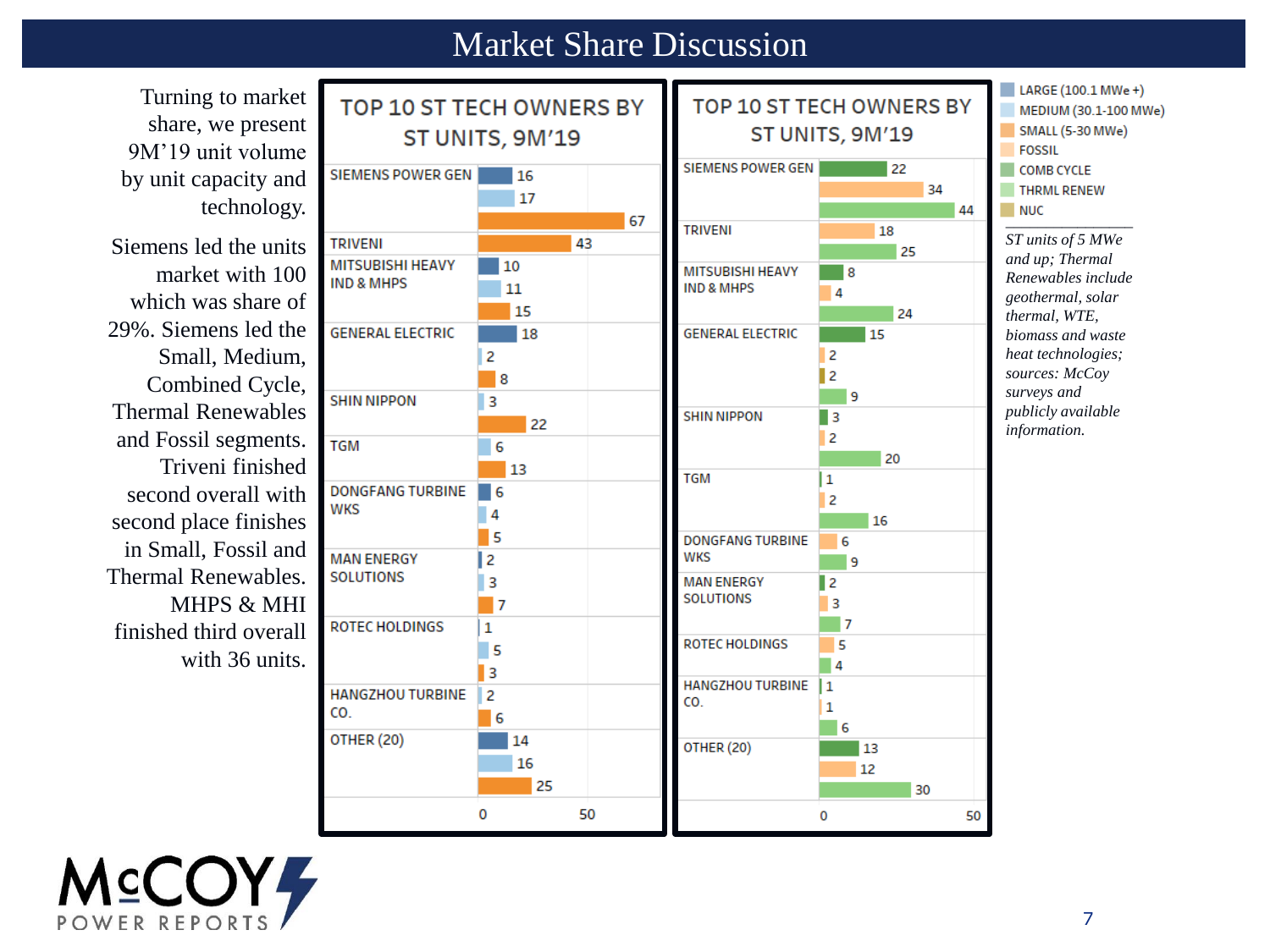### Market Share Discussion

| Siemens also led the  |                                   |                       |      |                             |                                   |              |                       |                         | $LARGE(100.1 \text{ MWe +})$         |
|-----------------------|-----------------------------------|-----------------------|------|-----------------------------|-----------------------------------|--------------|-----------------------|-------------------------|--------------------------------------|
| capacity market       | TOP 10 ST TECH OWNERS BY ST       |                       |      | TOP 10 ST TECH OWNERS BY ST |                                   |              | MEDIUM (30.1-100 MWe) |                         |                                      |
|                       |                                   | CAPACITY, 9M'19 (MWe) |      |                             | CAPACITY, 9M'19 (MWe)             |              |                       | <b>SMALL (5-30 MWe)</b> |                                      |
| during 9M'19 with     |                                   |                       |      |                             |                                   |              |                       |                         | <b>FOSSIL</b>                        |
| overall market share  | <b>SIEMENS POWER GEN</b>          |                       |      | 3.7K                        | <b>SIEMENS POWER GEN</b>          |              |                       | 3.3K                    | <b>COMB CYCLE</b>                    |
| of 20%. Siemens       |                                   | 0.9K                  |      |                             |                                   | 1.0K         |                       |                         | <b>THRML RENEW</b>                   |
| finished first in     |                                   |                       | 1.3K |                             | <b>MITSUBISHI HEAVY IND &amp;</b> |              | 1.5K                  |                         | <b>NUC</b>                           |
| Medium, Small and     | <b>MITSUBISHI HEAVY IND &amp;</b> |                       |      | 4.3K                        | <b>MHPS</b>                       |              | 1.7K<br>2.6K          |                         | ST units of 5 MWe<br>and up; Thermal |
|                       | <b>MHPS</b>                       | 0.5K                  |      |                             |                                   | 0.6K         |                       |                         | Renewables include                   |
| Thermal               |                                   | 0.2K                  |      |                             | SHANGHAI TURBINE CO.              | 0.1K         |                       |                         | geothermal, solar                    |
| Renewables            | SHANGHAI TURBINE CO.              |                       |      | 4.0K                        |                                   |              |                       | 4.0K                    | thermal, WTE,                        |
| categories. MHPS      |                                   | 0.1K                  |      |                             | <b>DONGFANG TURBINE</b>           |              |                       | 3.8K                    | biomass and waste                    |
| & MHI finished        | <b>DONGFANG TURBINE</b>           |                       |      | 3.8K                        | <b>WKS</b>                        | 0.2K         |                       |                         | heat technologies;<br>sources: McCoy |
|                       | <b>WKS</b>                        | 0.1K                  |      |                             | <b>GENERAL ELECTRIC</b>           |              |                       | 3.5K                    | surveys and                          |
| first in Large, third |                                   | 0.1K                  |      |                             |                                   | 0.3K         |                       |                         | publicly available                   |
| in Fossil and second  | <b>GENERAL ELECTRIC</b>           |                       |      | 3.8K                        |                                   | 0.0K         |                       |                         | information.                         |
| overall with share    |                                   | 0.1K                  |      |                             |                                   | 0.2K         |                       |                         |                                      |
| of 15%.               |                                   | 0.1K                  |      |                             | <b>TOSHIBA ENERGY</b>             | 0.9K         |                       |                         |                                      |
|                       | <b>TOSHIBA</b>                    |                       | 2.2K |                             | <b>SYSTEMS &amp; SOLUTIONS</b>    |              | 1.3K                  |                         |                                      |
| Shanghai Turbine      | <b>MAPNA TURBINE (TUGA)</b>       | 0.7K                  |      |                             | <b>MAPNA TURBINE (TUGA)</b>       | 0.7K         |                       |                         |                                      |
| was third overall     | <b>ROTEC HOLDINGS</b>             | 0.1K                  |      |                             | <b>ROTEC HOLDINGS</b>             | 0.3K         |                       |                         |                                      |
| with a strong Fossil  |                                   | 0.3K                  |      |                             | <b>TGM</b>                        | 0.3K         |                       |                         |                                      |
|                       |                                   | 0.1K                  |      |                             |                                   | 0.0K         |                       |                         |                                      |
| technology            | <b>TGM</b>                        | 0.3K                  |      |                             |                                   | 0.1K<br>0.4K |                       |                         |                                      |
| performance.          |                                   | 0.2K                  |      |                             | <b>SHIN NIPPON</b>                | 0.0K         |                       |                         |                                      |
|                       | <b>SHIN NIPPON</b>                | 0.1K                  |      |                             |                                   | 0.0K         |                       |                         |                                      |
|                       |                                   | 0.3K                  |      |                             |                                   | 0.4K         |                       |                         |                                      |
|                       | <b>OHTER (20)</b>                 | 0.3K                  |      |                             | OTHER (20)                        | 0.6K         |                       |                         |                                      |
|                       |                                   | 1.0K                  |      |                             |                                   | 0.4K         |                       |                         |                                      |
|                       |                                   | 1.0K                  |      |                             |                                   | 1.2K         |                       |                         |                                      |
|                       |                                   | 0K                    | 2K   | 4К                          |                                   | OК           | 2К                    | 4К                      |                                      |
|                       |                                   |                       |      |                             |                                   |              |                       |                         |                                      |

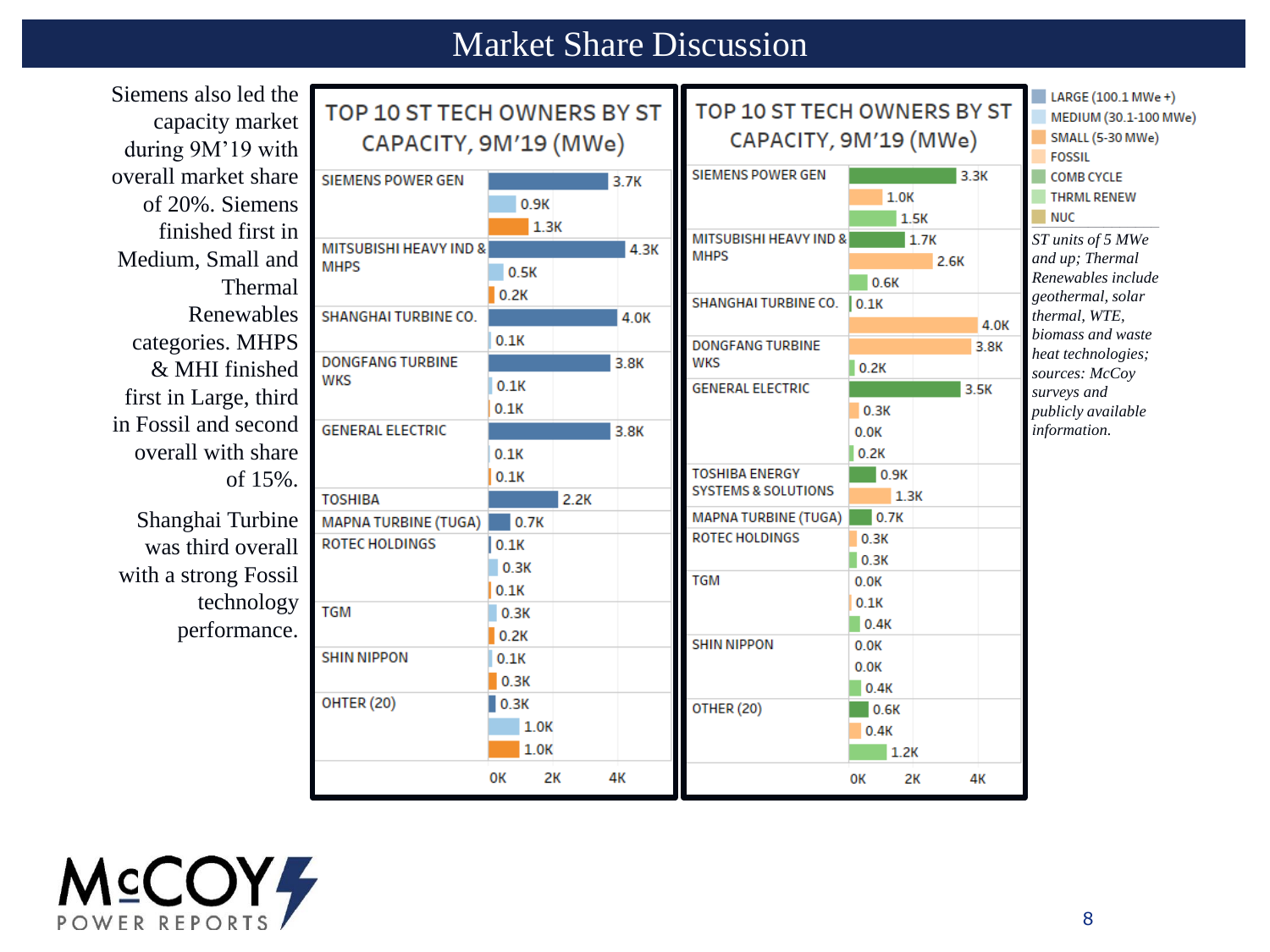#### On-Grid Utilization: USA and Europe

**1H PERIODS USA STEAM NET GENERATION USA NET GENERATION, EUROPEAN NET GEN, 2H PERIODS** 2009 THRU 1H'19 2009 THRU 1H'19 1Q15 THRU 2Q19 (MWh) **WIND & SOLAR** (SOURCE: EIA) (SOURCE: EIA) **OTHER** GT TECH (OTHER) **WIND & SOLAR THRML RNEW**  $\overline{38}$ **HYDRO NUC NUC FOSSIL GT TECH (OTHER)**  $CC$  (STEAM CYCLE) 75% *ST units of 5 MWe*  75% *and up; Thermal*  **HYDRO** *Renewables include geothermal, solar*  82 *thermal, WTE,*  **NUC** *biomass and*  50% *waste heat*  FOSSII *technologies;*  50% *sources: McCoy surveys and publicly available information. For near left image, Net Generation of*   $\frac{a}{1}$ 25% **FOSSIL** *European*  **GT TECHS** *ISO/TSO member*  25% *power plants presented; source: NTSOE. Images courtesy*  **HYDRO** *of Simpfany.* $\mathbf{g}$ 2015 Q4 CC (STEAM CYCLE) 2016Q4 2017 Q2 2017 Q4 2018 Q2 2018 Q4 2019 Q2 2015 Q2 2016 Q2 2010 2011  $\begin{array}{c} \n 2013 \\
2014 \\
\hline\n 2015\n \end{array}$ 2016 2017 2018 2019 2009  $\begin{array}{c} 2010 \\ 2011 \\ 2012 \end{array}$ 2013<br>2014<br>2015 2016<br>2017<br>2018 2009 2019

Turning to on-grid performance of ST technologies to assess their health and well being, we see divergent trends between the USA and Europeam markets.

USA net generation from ST technologies which includes Fossil, Geothermal, Nuc, and the steam cycle portion of Combined Cycle units declined over the past decade (image near right) and lost significant share of net generation (image middle right). In Europe, ST technologies are in a much stronger position: 91% of net generation during 1H'19 (image far right; caveat: Europe source data does not parse out the steam cycle of Combined Cycle units).

**MCCOY4**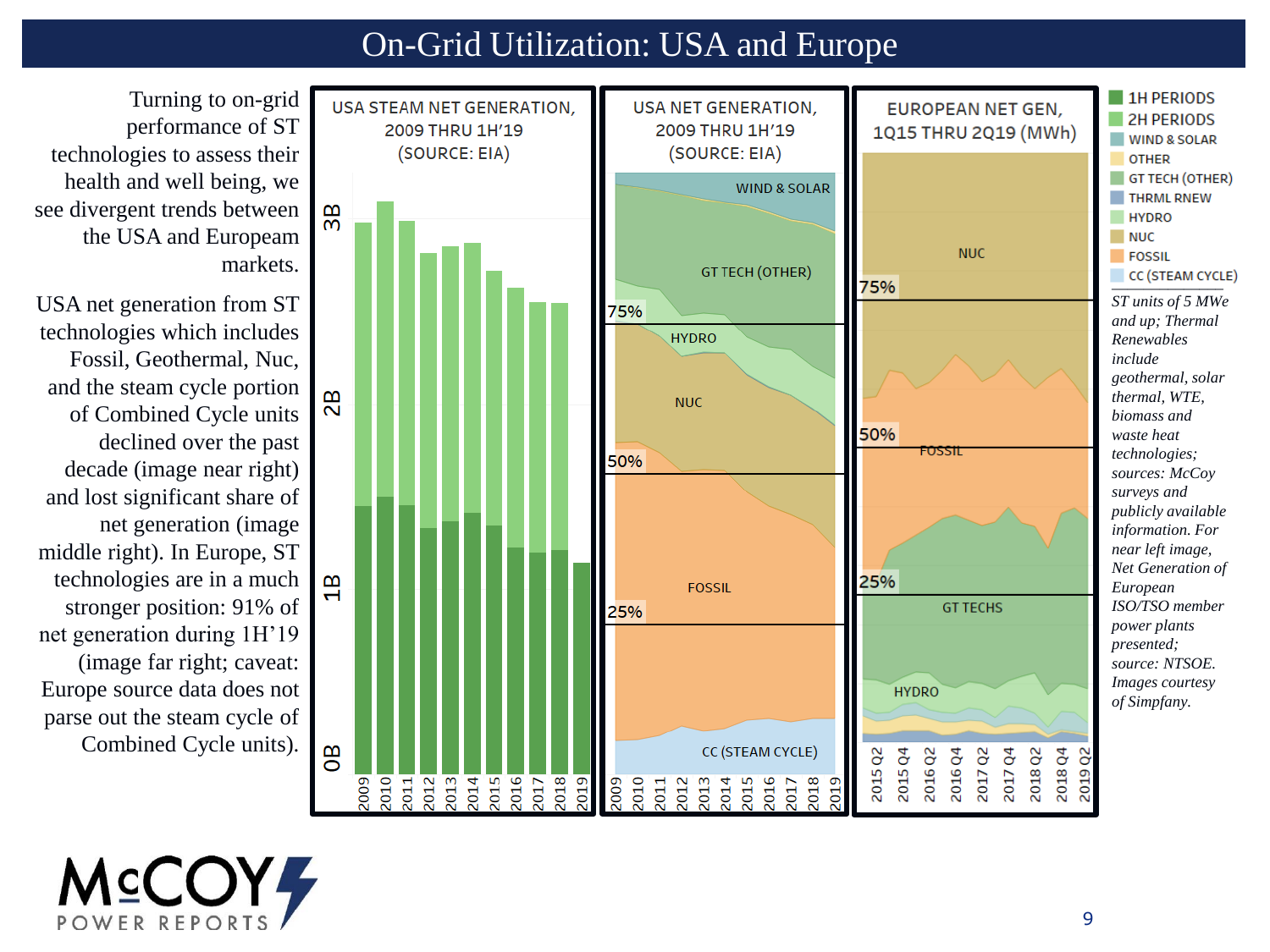# 9M'19 Official League Tables – Technology Owner *(i)*

| <b>TECHNOLOGY OWNER</b>          | MWe<br>9M'19 | MARKET<br><b>SHARE</b> | <b>TECHNOLOGY OWNER</b>          | <b>UNITS</b><br>9M'19 | <b>MARKET</b><br><b>SHARE</b> | i) ST units of 5 MWe and up; sources: McCoy surveys and publicly available information. |
|----------------------------------|--------------|------------------------|----------------------------------|-----------------------|-------------------------------|-----------------------------------------------------------------------------------------|
| <b>SIEMENS POWER GEN</b>         | 5,868        | 19.9%                  | <b>SIEMENS POWER GEN</b>         | 100                   | 28.6%                         |                                                                                         |
| MITSUBISHI HITACHI PR SYS (MHPS) | 4,369        | 14.8%                  | <b>TRIVENI</b>                   | 43                    | 12.3%                         |                                                                                         |
| SHANGHAI TURBINE CO.             | 4,100        | 13.9%                  | <b>GENERAL ELECTRIC</b>          | 28                    | 8.0%                          |                                                                                         |
| DONGFANG TURBINE WKS             | 4,002        | 13.6%                  | <b>SHIN NIPPON</b>               | 25                    | 7.1%                          |                                                                                         |
| <b>GENERAL ELECTRIC</b>          | 3,979        | 13.5%                  | MITSUBISHI HEAVY IND             | 24                    | 6.9%                          |                                                                                         |
| <b>TOSHIBA</b>                   | 2,175        | 7.4%                   | <b>TGM</b>                       | 19                    | 5.4%                          |                                                                                         |
| MAPNA TURBINE (TUGA)             | 720          | 2.4%                   | <b>DONGFANG TURBINE WKS</b>      | 15                    | 4.3%                          |                                                                                         |
| MITSUBISHI HEAVY IND             | 589          | 2.0%                   | MAN ENERGY SOLUTIONS             | 12                    | 3.4%                          |                                                                                         |
| <b>ROTEC HOLDINGS</b>            | 536          | 1.8%                   | MITSUBISHI HITACHI PR SYS (MHPS) | 12                    | 3.4%                          |                                                                                         |
| <b>TGM</b>                       | 472          | 1.6%                   | <b>ROTEC HOLDINGS</b>            | 9                     | 2.6%                          |                                                                                         |
| <b>SHIN NIPPON</b>               | 422          | 1.4%                   | <b>HANGZHOU TURBINE CO.</b>      | 8                     | 2.3%                          |                                                                                         |
| <b>TRIVENI</b>                   | 420          | 1.4%                   | <b>CHOLA TURBO</b>               | 6                     | 1.7%                          |                                                                                         |
| <b>ANSALDO ENERGIA</b>           | 260          | 0.9%                   | QINGDAO JIENENG                  | 6                     | 1.7%                          |                                                                                         |
| <b>MAN ENERGY SOLUTIONS</b>      | 258          | 0.9%                   | SHANGHAI TURBINE CO.             | $\overline{5}$        | 1.4%                          |                                                                                         |
| <b>OINGDAO JIENENG</b>           | 210          | 0.7%                   | <b>TOSHIBA</b>                   | 5                     | 1.4%                          |                                                                                         |
| NANJING TURBINE CO.              | 195          | 0.7%                   | MAPNA TURBINE (TUGA)             | $\overline{4}$        | 1.1%                          |                                                                                         |
| <b>HANGZHOU TURBINE CO.</b>      | 190          | 0.6%                   | ORMAT TECHNOLOGIES               | $\overline{4}$        | 1.1%                          |                                                                                         |
| <b>DOOSAN HEAVY IND</b>          | 161          | 0.5%                   | <b>BEIJING BEIZHONG ST</b>       | $\overline{3}$        | 0.9%                          |                                                                                         |
| ORMAT TECHNOLOGIES               | 135          | 0.5%                   | DOOSAN HEAVY IND                 | 3                     | 0.9%                          |                                                                                         |
| <b>HARBIN TURBINE CO.</b>        | 90           | 0.3%                   | HARBIN TURBINE CO.               | 3                     | 0.9%                          |                                                                                         |
| <b>BEIJING BEIZHONG ST</b>       | 72           | 0.2%                   | NANJING TURBINE CO.              | 3                     | 0.9%                          |                                                                                         |
| DONG QI TURBINE                  | 55           | 0.2%                   | DONG QI TURBINE                  | $\overline{2}$        | 0.6%                          |                                                                                         |
| <b>CHOLA TURBO</b>               | 36           | 0.1%                   | <b>EKOL ENERGO SHAANGU</b>       | $\overline{2}$        | 0.6%                          |                                                                                         |
| <b>EKOL ENERGO SHAANGU</b>       | 32           | 0.1%                   | <b>FINCANTIERI</b>               | $\overline{2}$        | 0.6%                          |                                                                                         |
| <b>FUJI ELECTRIC</b>             | 30           | 0.1%                   | ANSALDO ENERGIA                  | $\mathbf{1}$          | 0.3%                          |                                                                                         |
| <b>FRANCO TOSI</b>               | 29           | 0.1%                   | <b>COMTEC</b>                    | $\mathbf{1}$          | 0.3%                          |                                                                                         |
| <b>FINCANTIERI</b>               | 23           | 0.1%                   | <b>EBARA</b>                     | $\mathbf{1}$          | 0.3%                          |                                                                                         |
| <b>KAWASAKI HEAVY IND</b>        | 18           | 0.1%                   | <b>FRANCO TOSI</b>               | $\mathbf{1}$          | 0.3%                          |                                                                                         |
| <b>COMTEC</b>                    | 6            | 0.0%                   | <b>FUJI ELECTRIC</b>             | $\mathbf{1}$          | 0.3%                          |                                                                                         |
| <b>SHINKO</b>                    | 6            | $0.0\%$                | KAWASAKI HEAVY IND               | $\mathbf{1}$          | 0.3%                          |                                                                                         |
| <b>EBARA</b>                     | 6            | 0.0%                   | <b>SHINKO</b>                    | 1                     | 0.3%                          |                                                                                         |
| TOTAL AWARDED CAPACITY           | 29.462       | 100.0%                 | TOTAL AWARDED UNITS              | 350                   | 100.0%                        |                                                                                         |

MCCOY